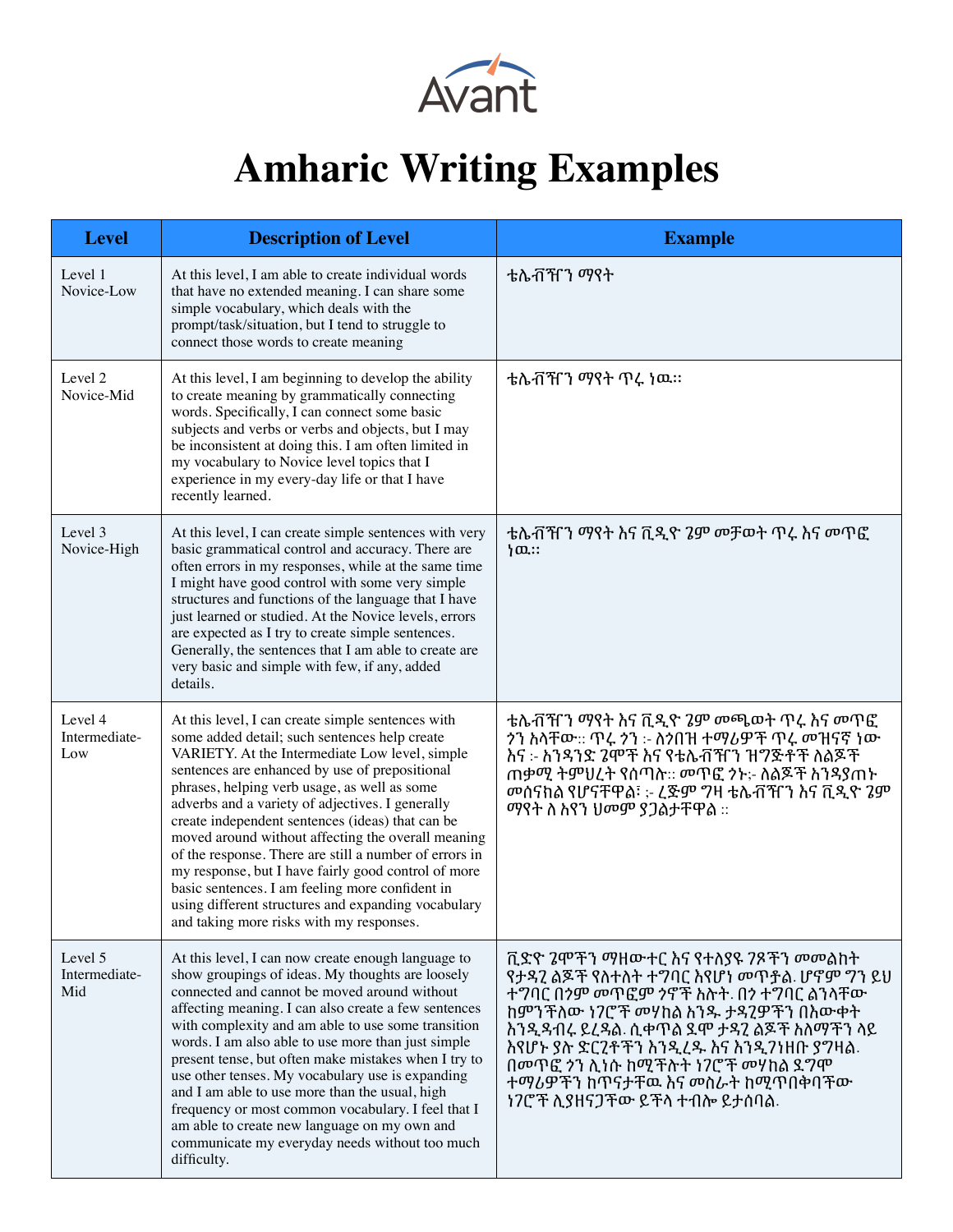| <b>Level</b>                     | <b>Description of Level</b>                                                                                                                                                                                                                                                                                                                                                                                                                                                                                                                                                                                                                                                                                     | <b>Example</b>                                                                                                                                                                                                                                                                                                                                                                                                                                                                                                                                                                                                                                                                    |
|----------------------------------|-----------------------------------------------------------------------------------------------------------------------------------------------------------------------------------------------------------------------------------------------------------------------------------------------------------------------------------------------------------------------------------------------------------------------------------------------------------------------------------------------------------------------------------------------------------------------------------------------------------------------------------------------------------------------------------------------------------------|-----------------------------------------------------------------------------------------------------------------------------------------------------------------------------------------------------------------------------------------------------------------------------------------------------------------------------------------------------------------------------------------------------------------------------------------------------------------------------------------------------------------------------------------------------------------------------------------------------------------------------------------------------------------------------------|
| Level 6<br>Intermediate-<br>High | At this level, I have good control of the language<br>and feel quite confident about an increasing range of<br>topics. There are still some occasional errors in my<br>language production, but that does not hinder my<br>ability to communicate what I need to share. I can<br>use circumlocution to explain or describe things for<br>which I do not know specific vocabulary or<br>structures. I can understand and use different time<br>frames and am just beginning to develop the ability<br>to switch most time frames with accuracy. I can use<br>transition words and concepts with some ease. My<br>language has a more natural flow, but I still may<br>have some unnatural pauses or hesitations. | ቪድዮ 2ሞችን ማዘውተር እና የተለያዩ የቴሌቪዥን<br>ፕሮግራሞችን መመልከት የታዳ2 ልጆች የስተስት ተግባር<br>እየሆነ መጥቷል:: ይሀ ደግሞ የራሱ የሆነ ጥቅምና ፖዳት<br>አለው:: ተማሪዎች ይህንን በእንባቡ እና በተ7ቢው መን7ድ<br>ካልተጠቀሙበት ወደር የሌለው ፖዳት ሊያስከትልባቸው<br>ይቸላል። ከነዚህም መካከል ተማሪዎች በትምህርት 7በታቸው<br>ላይ ትኩረት ሰጥተው እንዳያጠኑ እንቅፋት ይሆንባቸዋል<br>እንዲሁም እንቅልፋቸውን በእግባቡ መተኛት ባለባቸው ስአት<br>እንዳይተኙ በማድረግ ከባድ ለሆነ የጤና መታወከ<br>ያጋልጣቸዋል:: ተማሪዎች አእምሮአቸውን ከማጿስ አኳያ<br>በተ7ቢው ሁኔታ ወላጆቻቸውን በማስፈቀድ የትምህርት<br>2ዜያቸውን በማይሻማ እና ጤናቸውን በማይንዳ መልኩ<br>ሳይበዛ ቢጫወቱ ስስስምሮስቸው ስረፍትን ይሰጣል።                                                                                                                                                                                            |
| Level 7<br>Advanced-<br>Low      | At this level my response contains a number of<br>complexities with higher a degree of accuracy. Such<br>language allows me to address each aspect of the<br>prompt more completely and with more depth of<br>meaning. I am able to use Advanced vocabulary or<br>Advanced terms, including time shifts<br>(conjugations) with confidence. I feel that I can<br>create a more natural flow using as much detail and<br>descriptive language as possible to create a clear<br>picture. Errors with more complex structures may<br>still occur. My ability to switch time frames begins<br>to increase in accuracy.                                                                                               | ቴሌቪዥን ማየትና እና ቪዲዮ 2ም መጫወት በልጆች ላይ<br>ስስታዊም ሆነ ስዎንታዊ የሆነ ተፅስኖ ስሳቸው:: ከጥቅማቸው<br>ብንጀምር እነዚህ ሁለት መሳሪያዎች ልጆች እዳዲስ ነ7ሮች<br>ስንዲማሩና አስተሳሰባቸውን ስንዲያሰፉ ይረዱዋቸዋል::<br><u> ስምሳሌ ያሀል አንድ ተማሪ ተሌቪዥን የሚያይ ከሆነ በዛ ላይ</u><br>የሚተላስፉትን ዜናዎች የማዳመጥ እድል ያ7ኛል ይሄም<br>ተማሪው መረጃ የሚያ7ኘበትን እድል ያሰፋለታል እውቀቱንም<br>ይጨምርስታል። ቴሌቪዣን ማየትና እና ቪዲዮ 2ም መጫወት<br>በልጆቸ ላይ ያላቸውን ፖዳት ደግሞ እንመልከት። ከላይ<br>ስንደጠቀሰኩት ስነዚህ መሳርያዎች ጥቅም ስንዳሳቸው ሁሳ<br>የሚያመጡት መጥፎ ተፅኖም ቀላል የሚባል አይጿለም::<br>ስምሳሌ ልጆቸ ስዘውትረው 7ም የሚጫወቱና ቴሌቪዥን<br>የሚመስከቱ ከሆነ ሱስ ይሆንባቸውና 2ዜያቸውን በሙስ በዚያ<br>ላይ በማሳለፍ ከጥናታቸው ስለሚሰናከስ በትምርታቸው ላይ<br>ከፍተኛ ተፅእኖ ሊያስከትል ይቸላል። ከወላጆቻቸውም ጋር<br>ተቀምጠው የሚነጋንረበት 2ዜ ስስማይኖራቸው በስነልቦናዊና<br>ማህበራዊ ግኑኝነቶቻቸው ላይ ከፍተኛ ቾግር ለፈጥር<br>ይችላል። |